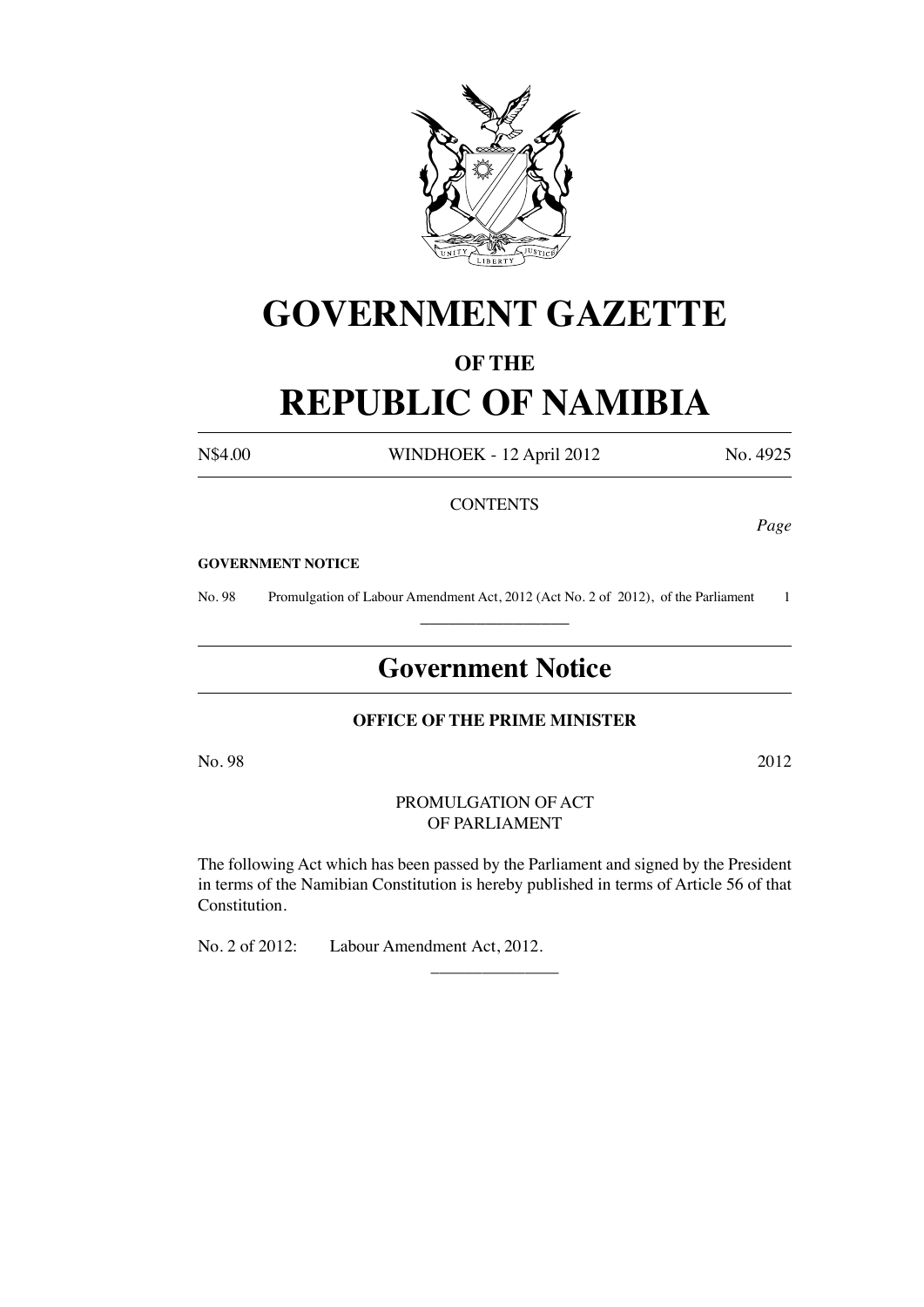| Act No. 2, 2012          |  | <b>LABOUR AMENDMENT ACT, 2012</b>                                                     |
|--------------------------|--|---------------------------------------------------------------------------------------|
| <b>EXPLANATORY NOTE:</b> |  |                                                                                       |
|                          |  | Words underlined with a solid line indicate insertions in<br>existing provisions.     |
|                          |  | Words in bold type in square brackets indicate omissions<br>from existing provisions. |

# **ACT**

**To amend the Labour Act, 2007 so as to substitute and insert certain definitions; to regulate the employment status of individuals placed by private employment agencies to work for user enterprises; to provide protection for individuals placed by private employment agencies; to prohibit the hiring of individuals placed by private employment agencies in contemplation of a strike or lockout or following collective termination; to introduce a presumption as to employee status based on enumerated criteria; to confer on the Minister the power to deem persons to be employees; to introduce a presumption of indefinite employment; to amend the Employment Services Act, 2011 so as to insert and substitute certain definitions; to substitute certain provisions in order to align them with the definition of private employment agency; and to provide for incidental matters.**

*(Signed by the President on 24 March 2012)*

**BE IT ENACTED** by the Parliament of the Republic of Namibia, as follows:

# **Amendment of section 1 of Act No. 11 of 2007**

**1.** Section 1 of the Labour Act, 2007 (Act No. 11 of 2007) (hereafter referred to as the principal Act) is amended by -

 (a) by the substitution of the following definition for the definition of "employer":

> " 'employer'means any person, including the State and a user enterprise referred to in section 128(1) who -

- (a) employs or provides work for, an individual and who remunerates or expressly or tacitly undertakes to remunerate that individual; or
- (b) permits an individual to assist that person in any manner in **[the]**carrying on or **[,]**conducting that person's business;";
- (b) the insertion of the following definition after the definition of "exclusive bargaining agent":

 "independent contractor" means a self-employed individual who works for or renders services to a user enterprise or customer as part of that individual's business, undertaking or professional practice;"; and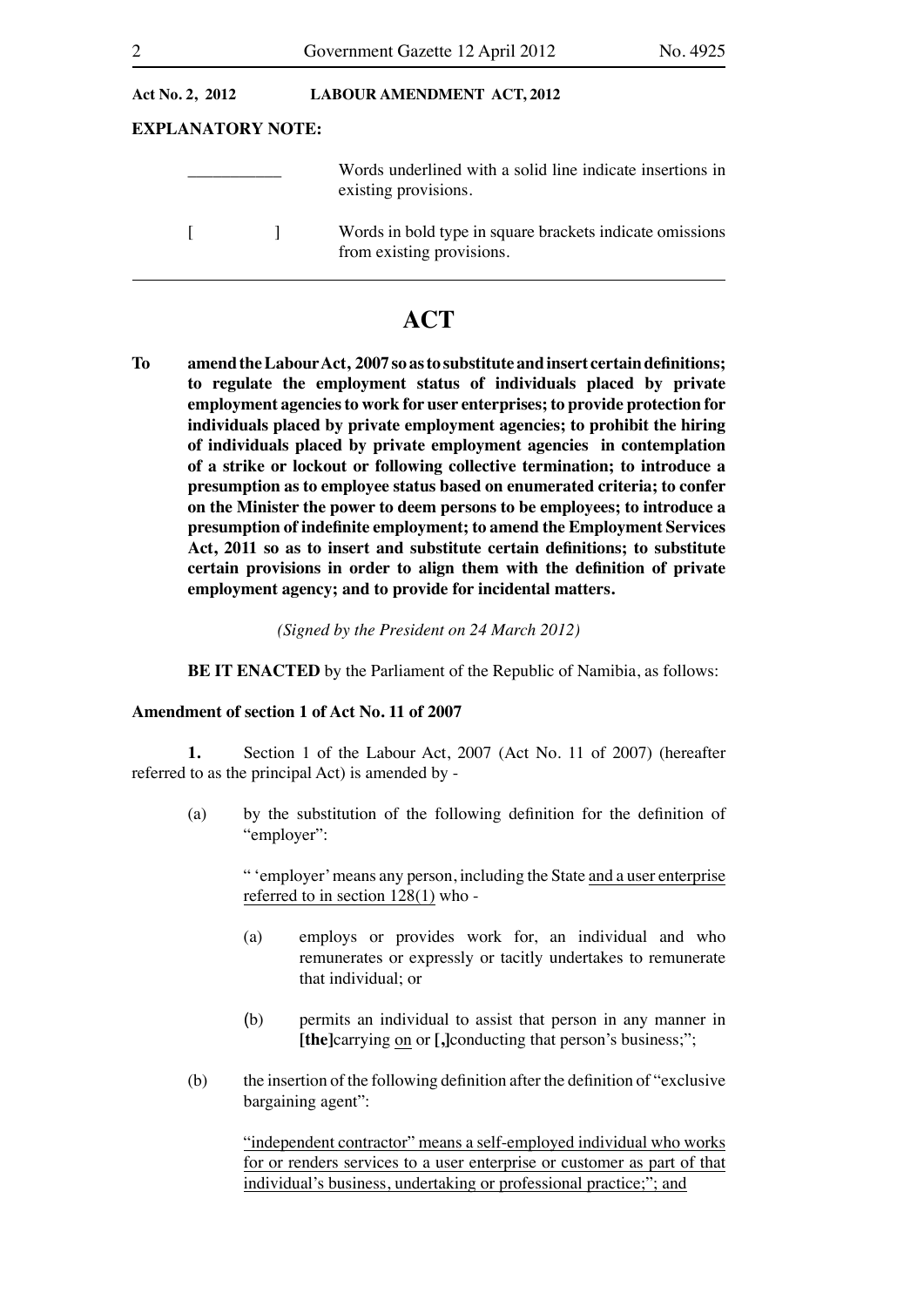(c) by the substitution of the following definition for the definition of "Labour Commissioner":

> "'Labour Commissioner' means the individual appointed as Labour Commissioner in terms of **[in]** section 120;".

## **Amendment of section 5 of Act No. 11 of 2007**

**2.** Section 5 of the principal Act is amended in subsection (1) by the substitution of the following subparagraph for subparagraph  $(i)$  of paragraph  $(g)$ :

 "(i) is of the same or compared with any other work is broadly similar in nature, having due regard to the frequency with which any differences in relation to the first-mentioned work and such other work occur, and the natural extent of such differences does not justify the determination of conditions of employment which differ**[s]**from the conditions of employment prevailing in respect of any employee of the opposite sex performing such work **[and nature of the differences; and**]; or".

# **Amendment of section 82 of Act No. 11 of 2007**

**3.** Section 82 of the principal Act is amended by the substitution of the following subsection for subsection (16):

 "(16) When issuing a certificate under subsection [**(14)]** 15 the conciliator must, if the parties have agreed, refer the unresolved dispute for arbitration in terms of Part C of this Chapter.".

# **Amendment of section 83 of Act No. 11 of 2007**

- **4.** Section 83 of the principal Act is amended –
- (a) by the substitution of the following subsection for subsection  $(1)$ :

 "(1) If a dispute is referred in terms of section 74(1)(a), [**than]**  then subsection (3) of that section applies to any failure to attend a conciliation meeting."; and

(b) by the substitution of the following subsection for subsection  $(2)$ :

"(2) In respect of any other dispute referred in terms of this Act, the conciliator of the dispute may dismiss the matter if the party who referred the dispute fails to attend a conciliation meeting.".

# **Amendment of section 89 of Act No. 11 of 2007**

**5.** Section 89 of the principal Act is amended by the substitution of the following sentence for the opening sentence of subsection (1):

 $\degree$ (1) A party to a dispute may appeal to the Labour Court against an arbitrator's award made in terms of Section 86, except an award concerning a dispute of interest in essential services as contemplated in section 78 -".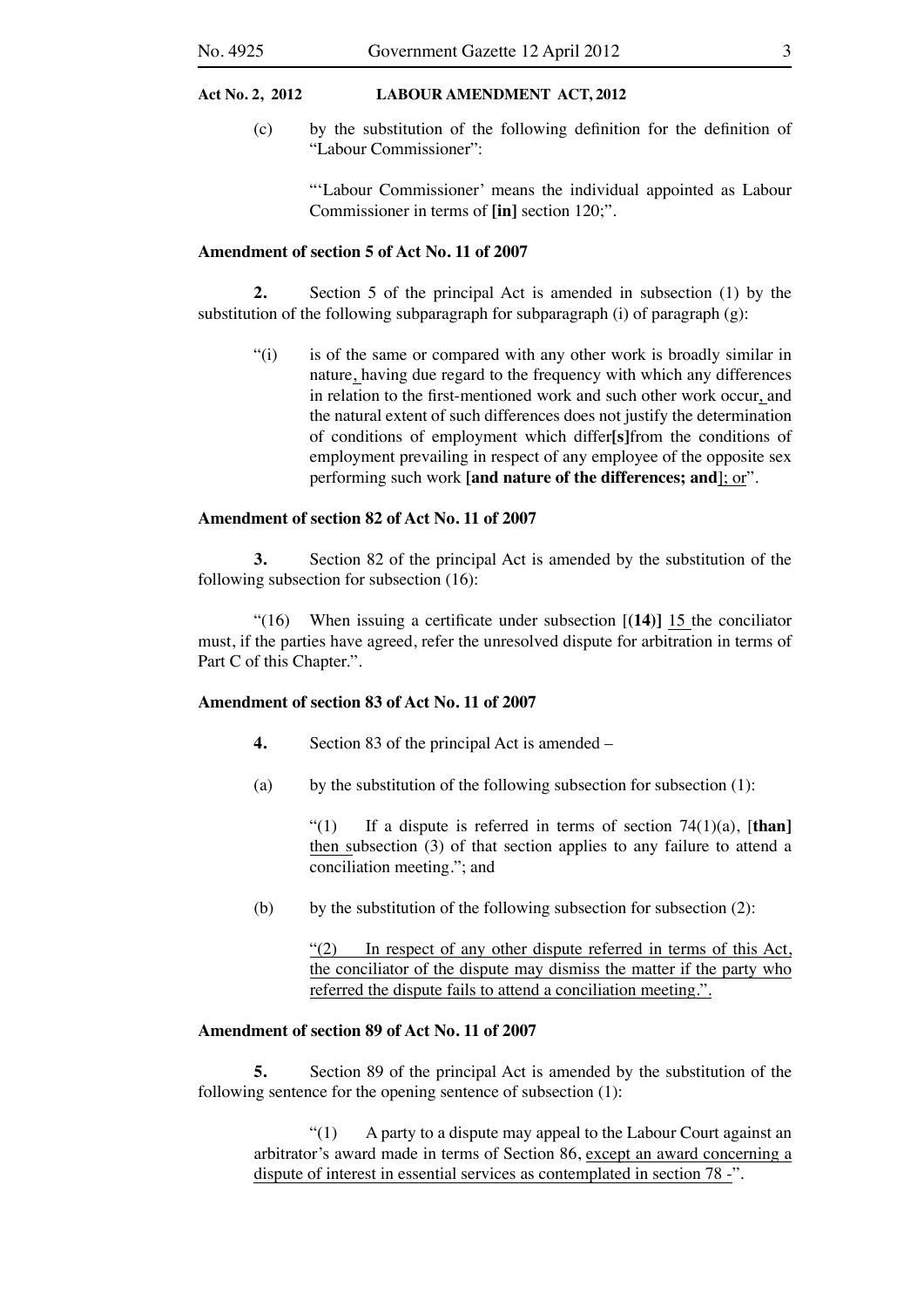#### **Substitution of section 128 of Act No. 11 of 2007**

**6.** The following section is substituted for section 128 of the principal Act:

# **"Persons placed by private employment agencies**

**128.** (1) In this section –

"place" and "private employment agency" bear the meanings assigned to them in section 1 of the Employment Services Act, 2011 (Act No. 8 of 2011); and

"user enterprise" means a legal or natural person with whom a private employment agency places individuals.

(2) For the purposes of this Act and any other law, an individual, except an independent contractor, whom a private employment agency places with a user enterprise, is an employee of the user enterprise, and the user enterprise is the employer of that employee.

(3) An individual placed by a private employment agency with a user enterprise has the same rights as any other employee in terms of this Act, including the right to join a trade union and to be represented by a trade union in collective bargaining with his or her employer.

- (4) A user enterprise must not-
- (a) employ an individual placed by a private employment agency on terms and conditions of employment that are less favourable than those that are applicable to its incumbent employees who perform the same or similar work or work of equal value;
- (b) differentiate in its employment policies and practices between employees placed by a private employment agency and its incumbent employees who perform the same or similar work or work of equal value.

 (5) A user enterprise must not employ an employee placed by a private employment agency -

- (a) during or in contemplation of a strike or lockout; or
- (b) within six months after the user enterprise has, in terms of section 34, dismissed employees performing the same or similar work or work of equal value.

(6) Any person aggrieved by a contravention of subsection  $(3)$ ,  $(4)$ or (5) may refer a dispute to the Labour Commissioner in terms of section 86 to seek a remedy, including -

 (a) reinstatement;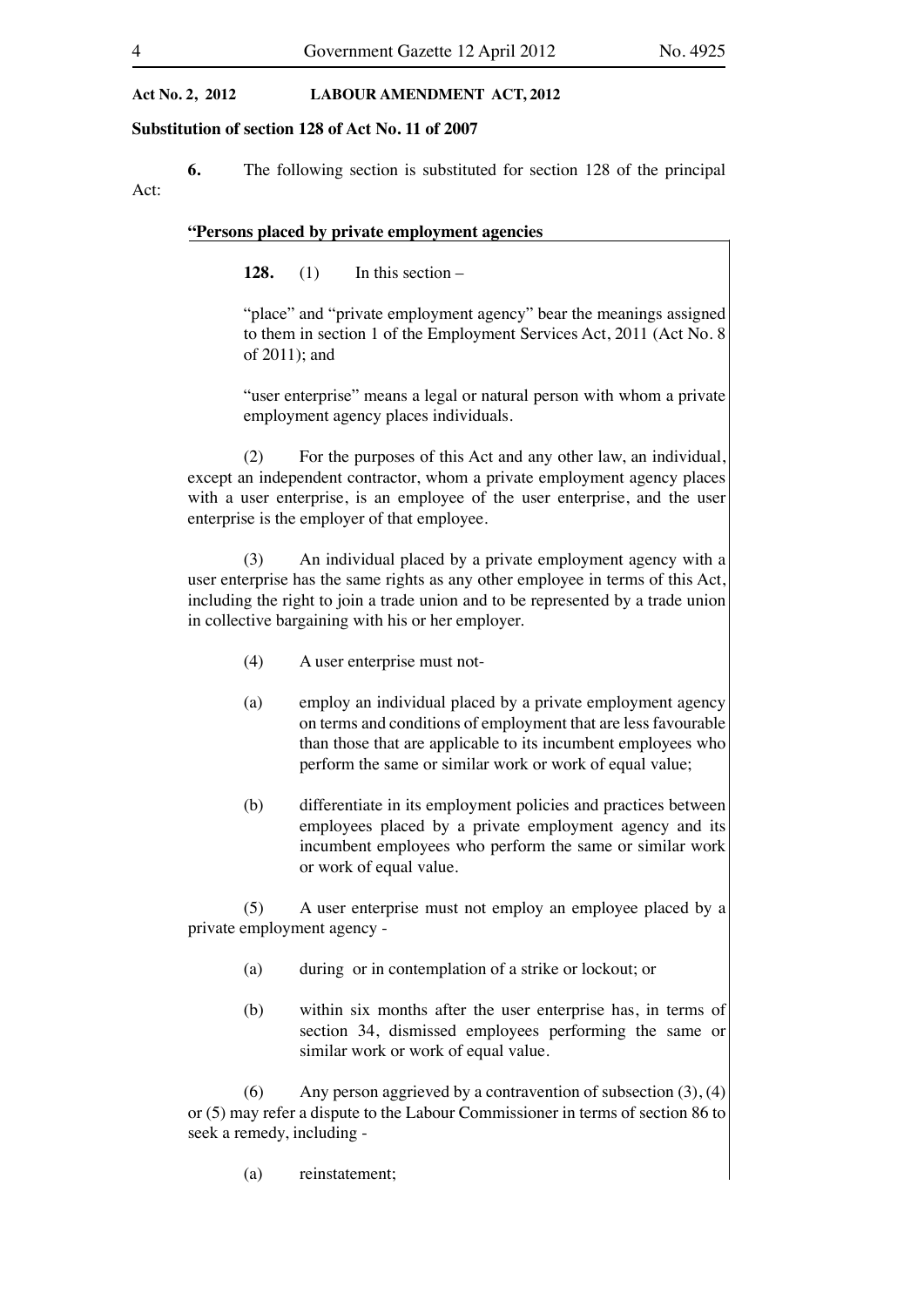- (b) back pay or other monetary relief;
- (c) an order to take action or refrain from certain action; and
- (d) any other remedy that the arbitrator considers to be appropriate.

(7) A user enterprise that contravenes subsection (4) or (5) commits an offence and is liable to a fine not exceeding N\$80,000 or to be imprisoned for a period not exceeding two years or to both fine and such imprisonment.

 (8) Where the Minister is satisfied that the rights of any employee in terms of this Act or any other employment law will be satisfactorily protected without the operation of subsection (2), he or she may, on application made by a user enterprise and supported by both the private employment agency and the affected employee, exempt a user enterprise, in whole or in part, from the provisions of subsection (2), subject to subsection (9) and to any conditions that the Minister may impose.

 (9) If the Minister grants an application of a user enterprise for exemption in terms of subsection (8) -

- (a) the private employment agency and the user enterprise are each deemed to be the employer of the individual placed with the user enterprise and are jointly and severally liable for contraventions of this Act;
- (b) in case of a contravention of this section, the employee has the option to seek relief provided herein against either the private employment agency or the user enterprise or both.

 (10) The Minister may prescribe regulations concerning the implementation or enforcement of any part of this section and without derogating from the generality of this subsection the regulations may provide for -

- (a) the allocation of responsibilities under this Act between a private employment agency and a user enterprise; or
- (b) categories of employment relationships that may be exempted from this section.".

# **Insertion of sections in Act No. 11 of 2007**

**7.** The principal Act is amended by the insertion of the following sections after section 128:

#### **"Presumption as to who is employee**

**128A.** For the purposes of this Act or any other employment law, until the contrary is proved, an individual who works for or renders services to any other person, is presumed to be an employee of that other person, regardless of the form of the contract or the designation of the individual, if any one or more of the following factors is present: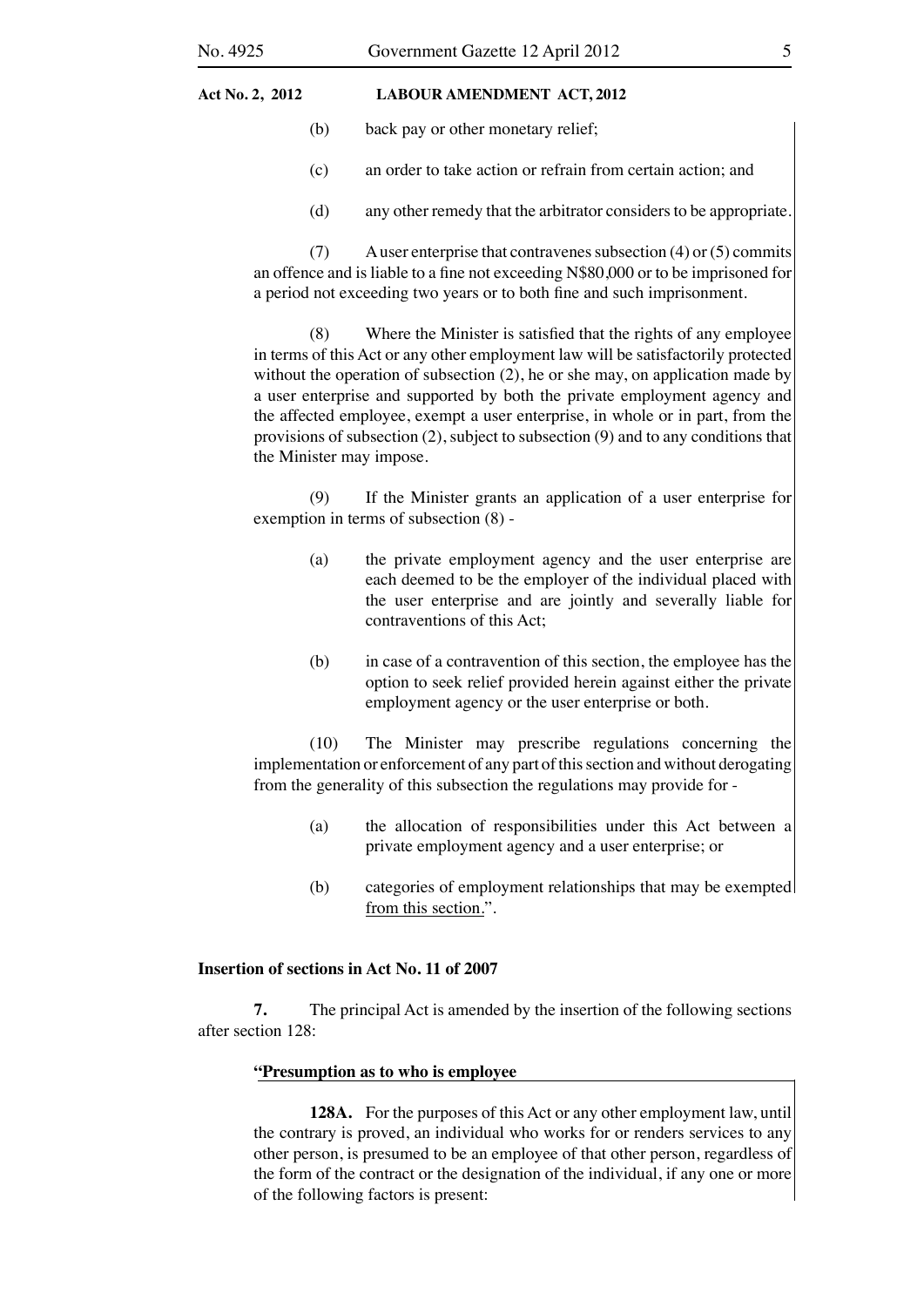- (a) the manner in which the individual works is subject to the control or direction of that other person;
- (b) the individual's hours of work are subject to the control or direction of that other person;
- (c) in the case of an individual who works for an organisation, the individual's work forms an integral part of the organisation;
- (d) the individual has worked for that other person for an average of at least 20 hours per month over the past three months;
- (e) the individual is economically dependent on that person for whom he or she works or renders services;
- $(f)$  the individual is provided with tools of trade or work equipment by that other person;
- (g) the individual only works for or renders services to that other person; or
- (h) any other prescribed factor.

#### **Deeming individuals as employees**

**128B.** (1) The Minister may, after consulting the Labour Advisory Council and by notice in the *Gazette*, deem any individual specified in the notice to be an employee for the purposes of the whole or any part of this Act.

 (2) Before the Minister issues a notice under subsection (1), the Minister must -

- (a) publish a draft of the proposed notice in the *Gazette;* and
- (b) invite interested persons to submit written representations on the proposed notice within a reasonable period.

## **Presumption of indefinite employment**

**128C.** (1) An employee is presumed to be employed indefinitely, unless the employer can establish a justification for employment on a fixed term.

(2) Subsection (1) does not apply to managerial employees.".

#### **Amendment of section 1 of Act No. 8 of 2011**

**8.** Section 1 of the Employment Services Act, 2011 (Act No. 8 of 2011) (hereafter referred to as the Employment Services Act) is amended by -

 (a) the insertion of the following definition after the definition of "Permanent Secretary":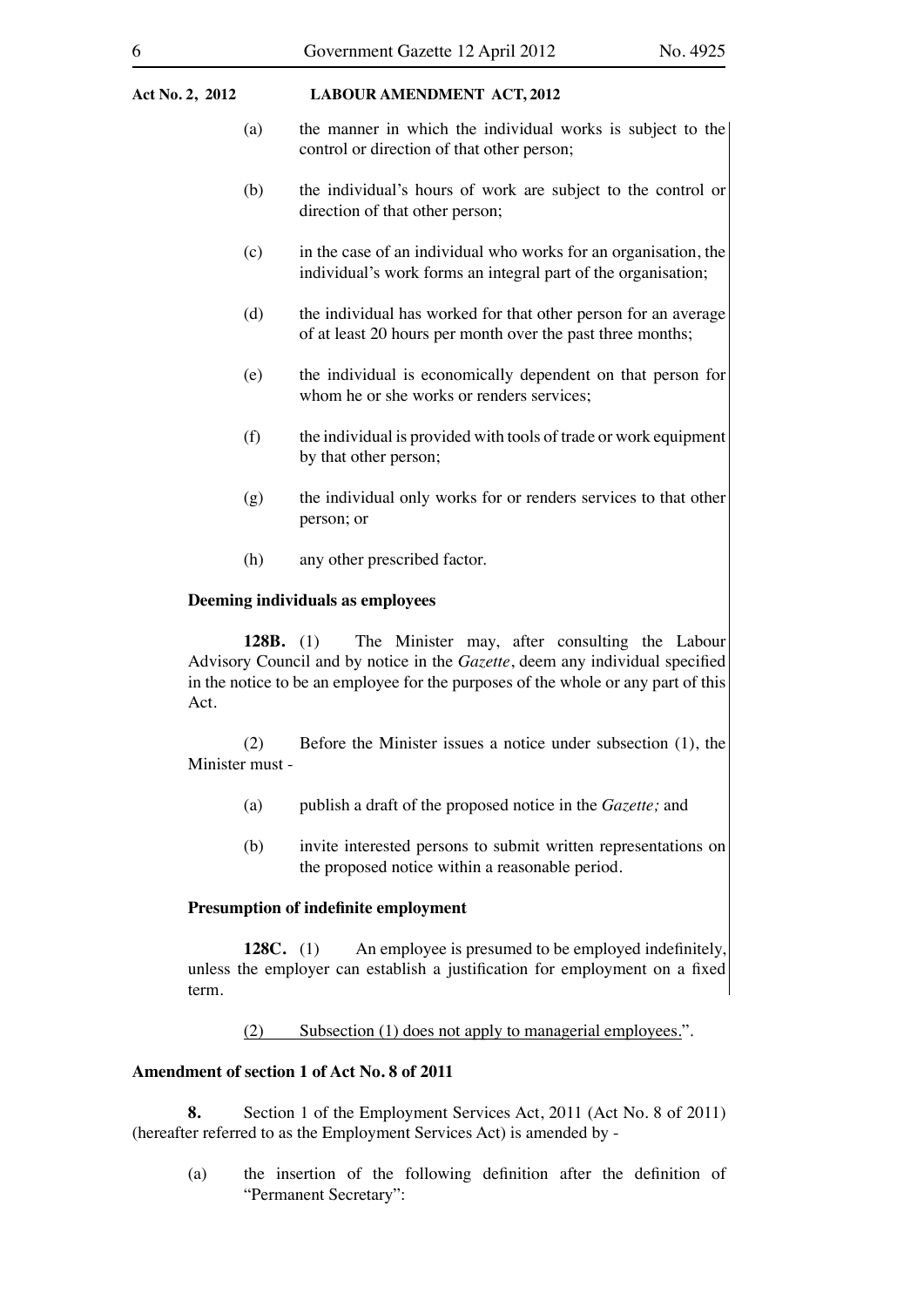"place" means to place, engage, refer, recruit, procure or supply an individual, to work for an employer or a prospective employer; and

 (b) the substitution of the following definition for the definition of "private employment agency":

> "private employment agency" means any natural or juristic person, except the State, which provides one or more of the following labour market services -

- (a) servicesformatching offers of and applicationsfor employment, without the private employment agency becoming a party to the employment relationship which may arise therefrom;
- (b) services consisting of engaging individuals with a view to placing them to work for an employer, which assigns their tasks and supervises the execution of those tasks; or
- (c) other services relating to job-seeking that do not set out to match specific offers of and applications for employment, such as providing of information;".

#### **Amendment of section 24 of Act No. 8 of 2011**

**9.** Section 24 of the Employment Services Act is amended by the substitution of the following subsections for subsection  $(1)$ :

 "(1) A private employment agency may not charge a fee directly or indirectly to any individual using its services to be placed with an employer or a prospective employer or whom it has so placed.

 (1A) A user enterprise may not deduct or withhold from the remuneration of an individual placed with it by a private employment agency an amount equivalent to the fee paid by the user enterprise to the private employment agency for the placement of the employee or any portion thereof.".

#### **Amendment of section 26 of Act No. 8 of 2011**

**10.** Section 26 of the Employment Services Act is amended by the substitution of the following subsection for subsection (2):

 "(2) A private employment agency may not place an individual with an employer or a prospective employer -

- (a) unless the employer or prospective employer undertakes to ensure that every individual is employed on terms and conditions not less favourable than –
	- $(i)$  those that are applicable to its incumbent employees who perform the same or similar work or work of equal value;